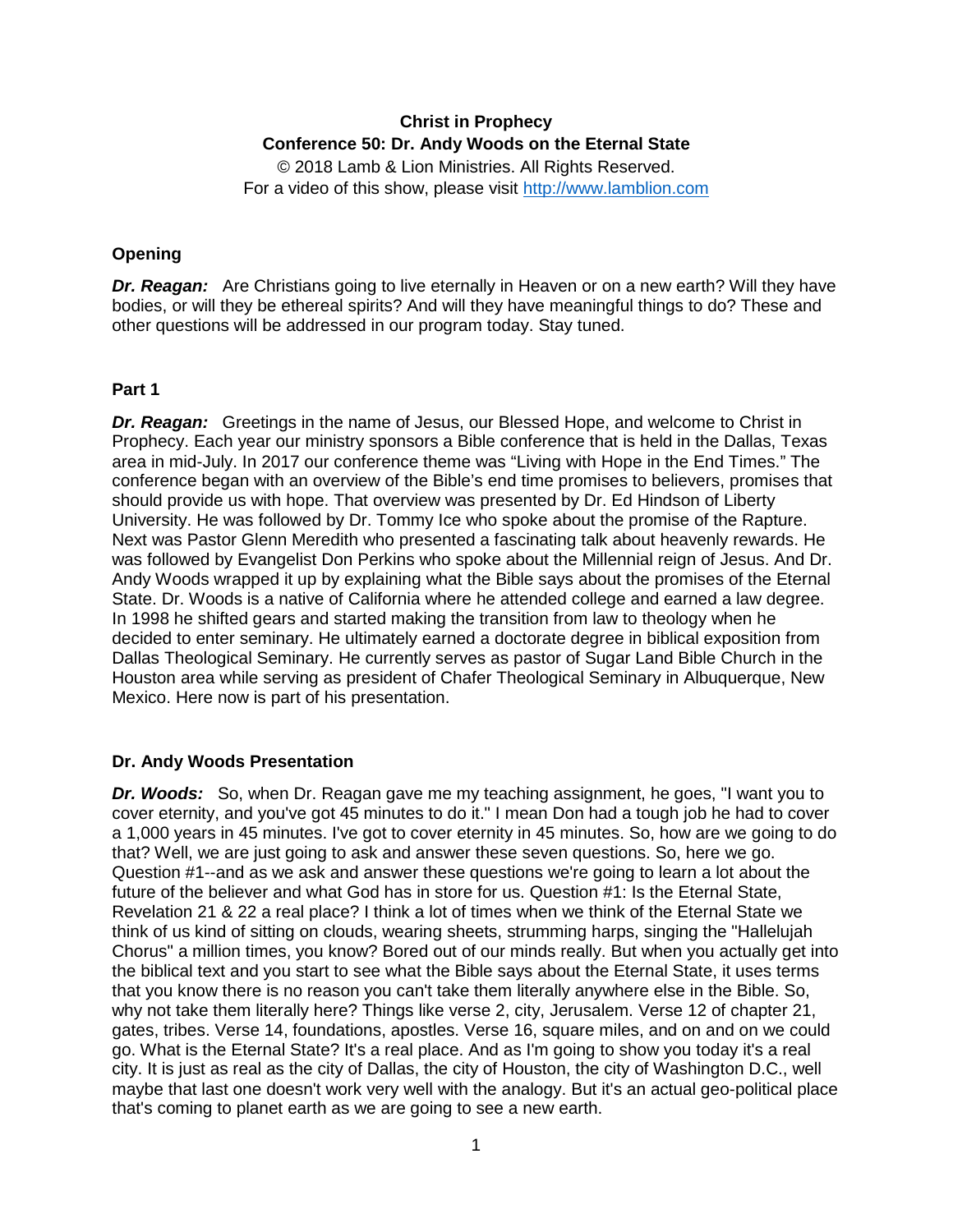This takes us to Question #2: What is the--and as I have there on the screen--the theological significance of the Eternal State? A fancy way of saying, "What's the big deal about the Eternal State?" Why should we as Christians living in our time period care about what the Bible reveals about the Eternal State? I have three quick sub-points to share with you. Number one the Eternal State is a reminder that evil is limited. Did you know God has evil on a leash? And there was a time in history when evil didn't exist? They'll be a time in history where evil will be no more. You say, well is this really practical? Let me show you how practical this is. When you evangelize a lost person the first question they're going to ask is: Well if your God is a God of love, then why have all of these tragedies happened in my life? And most Christians are sort of caught flat footed with that. But the reality of the situation is we have a tremendous answer. The world that we're living in is not the design of God. It's a repercussion of the creature's decision to rebel against God. In other words what is happening today is abnormal. If you want to know what normal is you study Genesis 1 and 2 before evil entered the picture. And you study Revelation 21 and 22 when evil will leave the picture. And this to my understanding is something that's completely unique to the Christian worldview. Every other false religion out there, every other belief system whether it be evolution, reincarnation, they basically teach this idea that what's happening now is normal, it's always been and it will always be. And how different it is when you actually study the Word of God and find that evil is limited, it's on a leash. A time is coming in history in which evil will be no more.

Second point I want to bring to your attention is the Eternal State is not a, can I used the "D" word? A dispensation. You say what is he talking about? What is a dispensation? A dispensation is basically a test. There are basically seven times in the Bible where God puts humanity through a test. And sadly many people look at the Eternal State as a dispensation. Many people when they draw their prophecy charts make it look like the Eternal State is just another test that God is putting man through. But the reality of the situation is by the time we get to the Eternal State man has already been tested.

And that's why the Eternal State looks so similar but different than the Garden of Eden. In the Garden of Eden there is a division of light and darkness; but in the Eternal State there is no night. In the Garden of Eden there is a division of land and sea; but in the eternal sea there is no sea. In the Garden of Eden there is a sun and moon; but in the Eternal State there is no sun and moon. In the Garden of Eden we have a garden, but the Eternal State is a city. And we can go on, and on with this chart, and the next chart looking at the basic differences between the Garden of Eden and the Eternal State. Why doesn't God just put us back into a garden again? The answer to that is man has already been tested by the time we get to the Eternal State. There is no more test for humanity. So God does not put us back in a garden, but in a city. So, what then is the storyline of the Bible? It can be summed up this way from a garden to a city with a cross in between, and that nicely summarizes the biblical message.

One other sub point I'll bring to your attention is what when we talk about the importance of the Eternal State I want to get this across, the Eternal State is going to be greater, and better than the Millennial Kingdom. Can you believe that? Didn't Don Perkins do a great job explaining to us the Millennial Kingdom? And when I think about the Millennial Kingdom I can see why the Lord told us to pray, "Thy kingdom," what? "come." So we can't wait for the Millennial Kingdom to come. But beloved the reality of the situation is you ain't seen nothing yet. The Eternal State is even greater than the Millennial Kingdom. Here's some of the things Brother Perkins brought to our attention concerning the Millennial Kingdom: Israel's land promises being fulfilled, Christ direct rule, prosperity, topographical changes. But that as wonderful as it's going to be is small potatoes compared to the Eternal State. You see in the Millennial Kingdom sin is restrained, as Don taught us in the last session. In the Eternal State sin is removed. In the Millennial Kingdom the curses is restrained, but in the Eternal State the curse is removed. In the Millennium as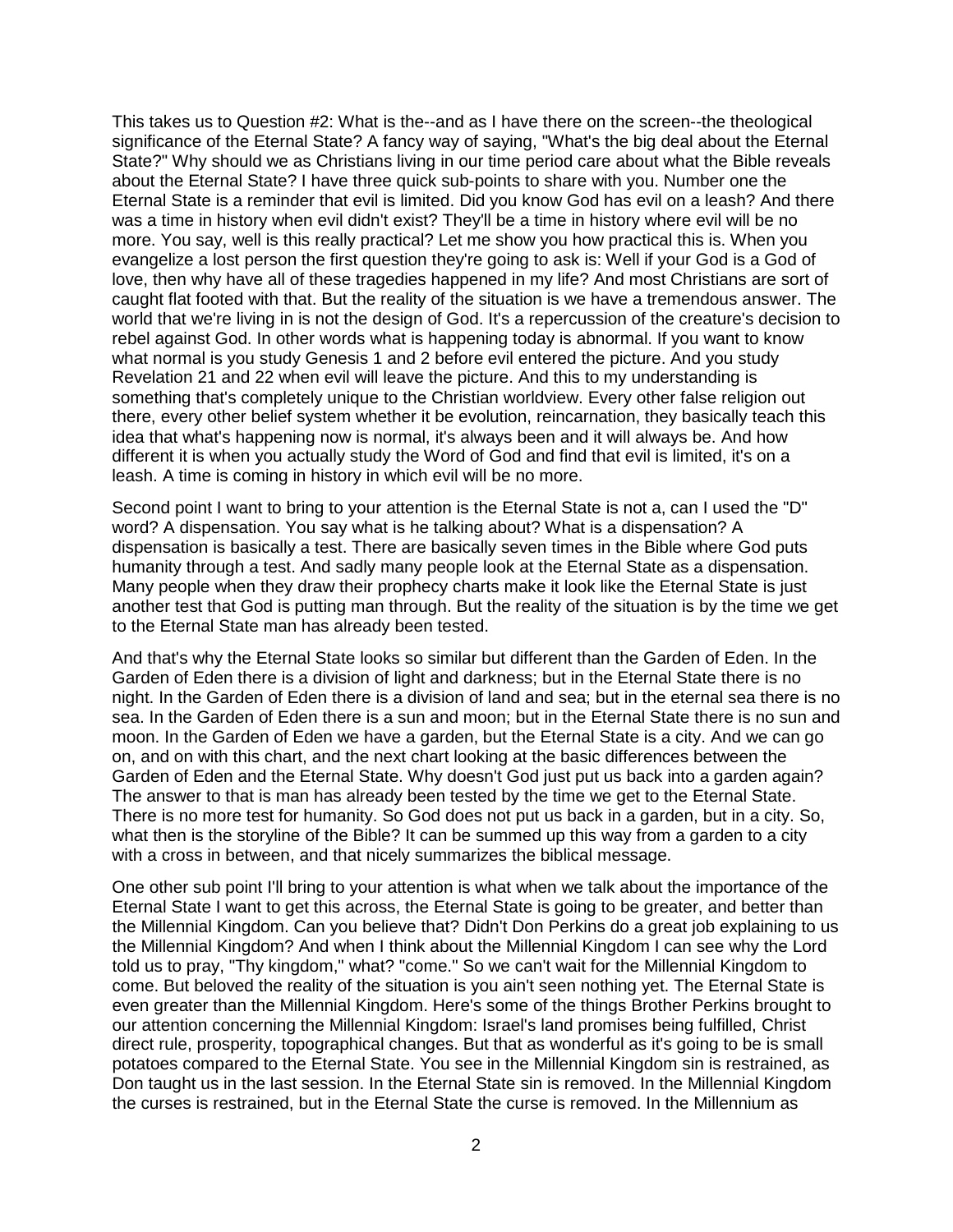Brother Don explained based on Isaiah 65 the reality of death is still there, but not so in the Eternal State. In the Millennium you're going to have mortals and resurrected people dwelling together, but in the Eternal State only resurrected people. In the Millennial Kingdom you're going to have to evangelize the descendants of those who survive the Tribulation period and enter the kingdom in their mortal bodies, who have children, their children will have to be evangelized. Their grandchildren will have to be evangelized and so forth. But in the Eternal State there is no need for evangelism. The Millennial Kingdom is the renovation of this earth, as I'm going to try to show you in a minute, I think the Eternal State is a brand new creation. The Millennium only last a 1,000 years, the Eternal State lasts forever. The Millennial Kingdom is a transitional time period, the Eternal State is non-transitional. Other differences we could explain one of them is the influence of Satan. Satan as we learned in the last session has one final hurrah at the end of the Millennial Kingdom, that's not going to be the reality in the Eternal State. In the Millennial Kingdom there is even a form of rebellion, although its suppressed based on the passage we saw in the last session Zechariah 14:16-18, but there is no rebellion in the Eternal State. So, I say this of the Eternal State, bring it on. It's something that is even greater than the Millennial Kingdom itself.

### **Part 2**

**Dr. Reagan:** You are watching a presentation about the nature of the Eternal State. It is being presented by Dr. Andy Woods who is the pastor of Sugar Land Bible Church in the Houston, Texas area. He is also the president of Chafer Theological Seminary in Albuquerque, New Mexico. And now let's return to his presentation about the Eternal State.

### **Dr. Andy Wood's Presentation**

*Dr. Woods:* Well, this takes us to question number three: How is our world--How will our world be prepared for the coming of the Eternal State, the last two chapters in the Bible? You might want to jump over to 2 Peter chapter 3, and verse 10, notice what it says there, "But the Day of the Lord will come like a thief in which the heavens will pass away with a roar, and the elements will be destroyed with intense heat, and the earth and its works will be burned up." Why is God taking this world after the Millennial Kingdom and burning it up? The answer is in verse 13 of 2 Peter 3 which says, "But according to His promise we are looking for a new heavens, and a new earth," that's the Eternal State, "in which dwells righteousness." The Eternal State is so awesome that God has to take this world as it currently exists and get rid of it. He's got to melt it down by fire. He's got to dissolve it. Why is that? Because sin, and Adam's sin in the Garden in Eden has cursed the whole world. In fact Romans 8:20-22 talks about how the current creation is in a state of travail and groaning. So therefore this earth as it exists, this planet as it exists is really not fit for the Eternal State, therefore God must dissolve this world by fire to prepare the universe for what's coming, the Eternal State of God, and the New Heavens and the New Earth. You say, "Well, Andy do you believe in global warming?" Well, in the biblical sense I sure do believe in global warming, described right there in 2 Peter chapter 3 in verse 10, global warming is coming to planet earth. Well you say, "Well, Andy what do you think about the Big Bang Theory? Do you believe in the Big Bang Theory?" Absolutely I believe in the Big Bang Theory, we just read about it in 2 Peter 3:10. I just think that the big bang is at the end, and not the beginning. And the poor evolutionists has got the whole thing backwards, they got they're big bang at the beginning, and the Bible puts it at the end. It is amazing how smart people can get if they consult the Word of God.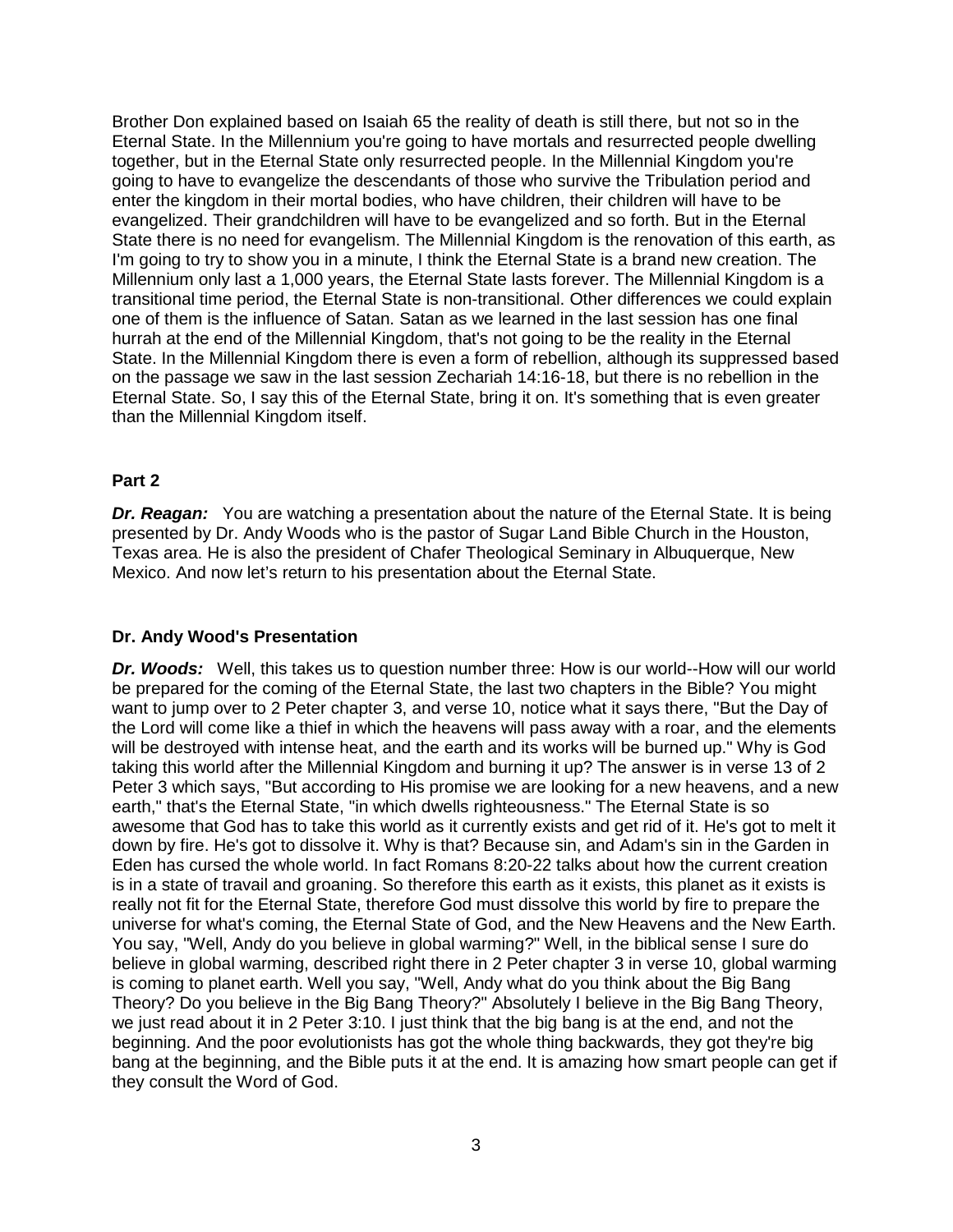So, the Eternal State is a very real place, it has great, great significance. This world has to be dissolved to be prepared for its arrival. And this is going to take us to a fourth question. And by the way even before I get to that fourth question since this world is going to be destroyed by fire, this is why we're told in 1 John 2 verse 15, "Do not love the world, nor the things in the world. If anyone loves the world the love of the Father is not in him." Verse 17, "The world is passing away." To fall in love with this world is like rearranging the deck chairs on the Titanic. It's a foolish investment, and a waste of time. In fact if I'm understanding my Bible correctly there's only two things that is going to make it through the burning. Number one: The Word of God. "Because the grass withers, and the flower fades, and the Word of our Lord abides forever." And number two the souls of people, because God has set eternity into the hearts of man. So, if you invest your life into the Word of God, and people you're making an eternal investment. Everybody today is looking for safe investments. Can I give you two? The Word of God, and people. So understanding it this way revolutionizes our proprieties in the present. It's almost like when you go to the store and you buy some milk and its stamped on there, not good after such, and such a date. God has taken this world and placed a stamp of expiration on it, and we ought to live according to divine priorities.

Well, this takes us to a fourth question: What is going to be absent from the Eternal State? You learn an awful lot about something by noting what is not there. The Bible is very clear about many, many things that will not be in the Eternal State. Number one: No Satan. Number two: no sea. I was teaching this in Southern California and a surfer came to my class, and he was really disappointed by number 2. I said, "Don't worry, whatever God takes away will be replaced many times over." No death, mourning, crying or pain. No sun. That's S-U-N, the luminaries. No moon. I have all the scripture verses there where you can look these up on your own. No temple. No night. No evil. No curse. Look if you will at Revelation 21:4, one of my favorite verses in the whole Bible. It says, "He will wipe away some of the tears from their eyes." Oh, I'm sorry I doesn't say that. "He will wipe away every tear from their eyes, there will no longer be any death, no longer be any mourning, no longer being any crying, or pain, for the first order of things has passed away." Look at all the things that will not be in the Eternal State. Number one: tears. Number two: death, which still exists as we learned in the last session in some form even in the Millennial Kingdom. No mourning, no crying, no pain, for the first order of things has passed. Notice if you will Revelation 21 in verse 8, continues, it says, "But for the cowardly, and the unbelieving, and the abominable, and murderers, and immoral persons, and sorcerers, and idolaters, and all liars their part will be in the lake that burns with fire, and brimstone which is the second death." What's not in the Eternal State? 1. Cowardly, 2. Unbelieving, 3. Abominable, 4. Murderers, 5. Immoral persons, 6. The psychic hotline, I'm sorry sorcerers, 7. Idolaters, 8. Liars. Steven Lawson in a book called, "Heaven Help Us" talks about all of the things that will not be in the Eternal State. He says, "Imagine a world without hospitals, without funeral homes, without grief counselors, without abortion clinics, without divorce courts, without bankruptcy court, without teen suicide, without sexually transmitted diseases, without missing children, without drug-addiction, without drive by shootings, without rapes, without cancer treatment facilities, without misunderstandings, without financial shortfalls, without apologies, without racism, without hurt feelings, without crime, without malnourishment, without depression, without emptiness, without sadness, without bad habits, without Democrats. I'm sorry I added that one. Sorry about that I let my own bias, he didn't put that, that was me. But if there's no Democrats you know who else won't be there? No Green Party. Anyway. This is my attempt to keep everybody awake. So, when you start to look at all the things that are not going to be in this Eternal State you start to get a great picture, do we not of what its' going to be like for the believer.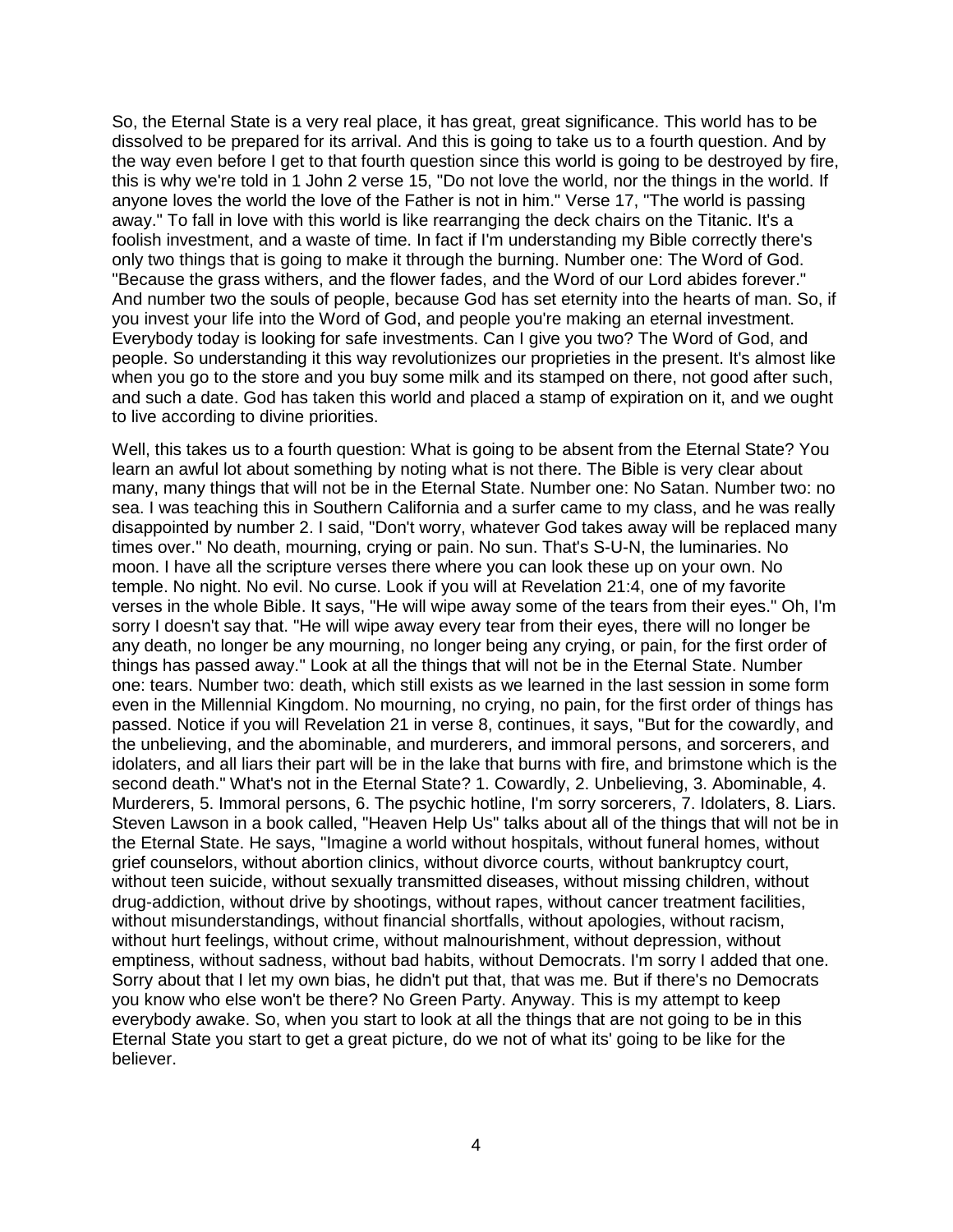### **Part 3**

**Dr. Reagan:** At this point in his presentation, Dr. Woods began to focus in detail about the New Jerusalem that the Bible says believers will live in on the new earth. Following his in-depth description of the new Jerusalem, he proceeded to his sixth question concerning what life will be like inside that New Jerusalem. He then concluded his presentation with his seventh question: "How can one gain admission to the Eternal State?" Here is his answer to that question.

## **Dr. Andy Woods Presentation**

*Dr. Woods:* If the Eternal State is characterized by complete and total holiness, how can I get into it when I'm a sinner by nature? Well, you can't get into it by performance I'll tell you that much. You can't get into through good works. Romans 3:20 says, "But because by the works of the law no flesh will be justified in His sight." In fact the book of Isaiah 64:6 of our good works that we do to curry God's favor, God calls them filthy what? Rags. So how do I as a sinner by nature get into a holy environment, not through my own effort? I get into it through one way; righteousness transferred to me. Not my own righteousness. Righteousness from the outside transferred to me. We call that imputation, or transfer.

You know if I was stuck on a desert island and they only let me have one Bible verse to take with me on the desert island--these are the weird things I think of--what verse would I pick? What I would pick is Philippians 3:9 which explains Christianity I think better than any other verse in the Bible. Paul a man who had all the good works in his unsaved life says this, "And may be found in him, not having a righteousness of my own." Did you see that? Not having a righteousness of my own, derived from the law, but that which is thru what? Faith in Christ the righteousness, which what? Comes from God. On the basis of what? Faith. That's how you get into the Eternal State. You cannot get into it through your own self-righteousness, and my own self-righteousness, the righteousness of Jesus Christ has to be transferred to my account positionally, and that happens very clearly according to the scripture on the basis of faith. Which basically means trust, or reliance, or dependence upon. The transferred righteousness of Christ functions like a passport.

You know I've traveled a lot lately, twice to Germany this summer, once to Australia. And when you travel internationally you begin to figure out how important your passport is. Your driver's license is not going to help you. The passport is everything, that gets you in, that gets you out. What is your passport into the Eternal State? The only passport that's valid is the transferred righteousness of Christ. And it's our conviction at this conference that if you're here today and you've never placed your personal faith in Jesus Christ, and no doubt there are people in that condition maybe in this room, maybe listening on-line they know a lot of religiosity, but they've never really trusted in Jesus Christ alone for salvation. We know from the upper room that the Spirit of God convicts us. Convicts us of our need to do this. The Spirit of God is sent into the world to convict us of our need to place our personal faith in Jesus Christ and Christ alone; not my performance, not my denomination, not my good works. And if the Spirit is placing some under conviction, our very strong exhortation, the best you know how in the privacy of your own mind, heart and thoughts is to trust exclusively in Jesus Christ for your eternity and the safe keeping of your soul. As you do that you've now gained entrance. You've know gained your passport into the Eternal State.

# **Closing**

*Dr. Reagan:* Well folks, that's our program for this week. I hope it has been a blessing to you. In just a moment our announcer will tell you how you can get a complete copy of Dr. Woods'